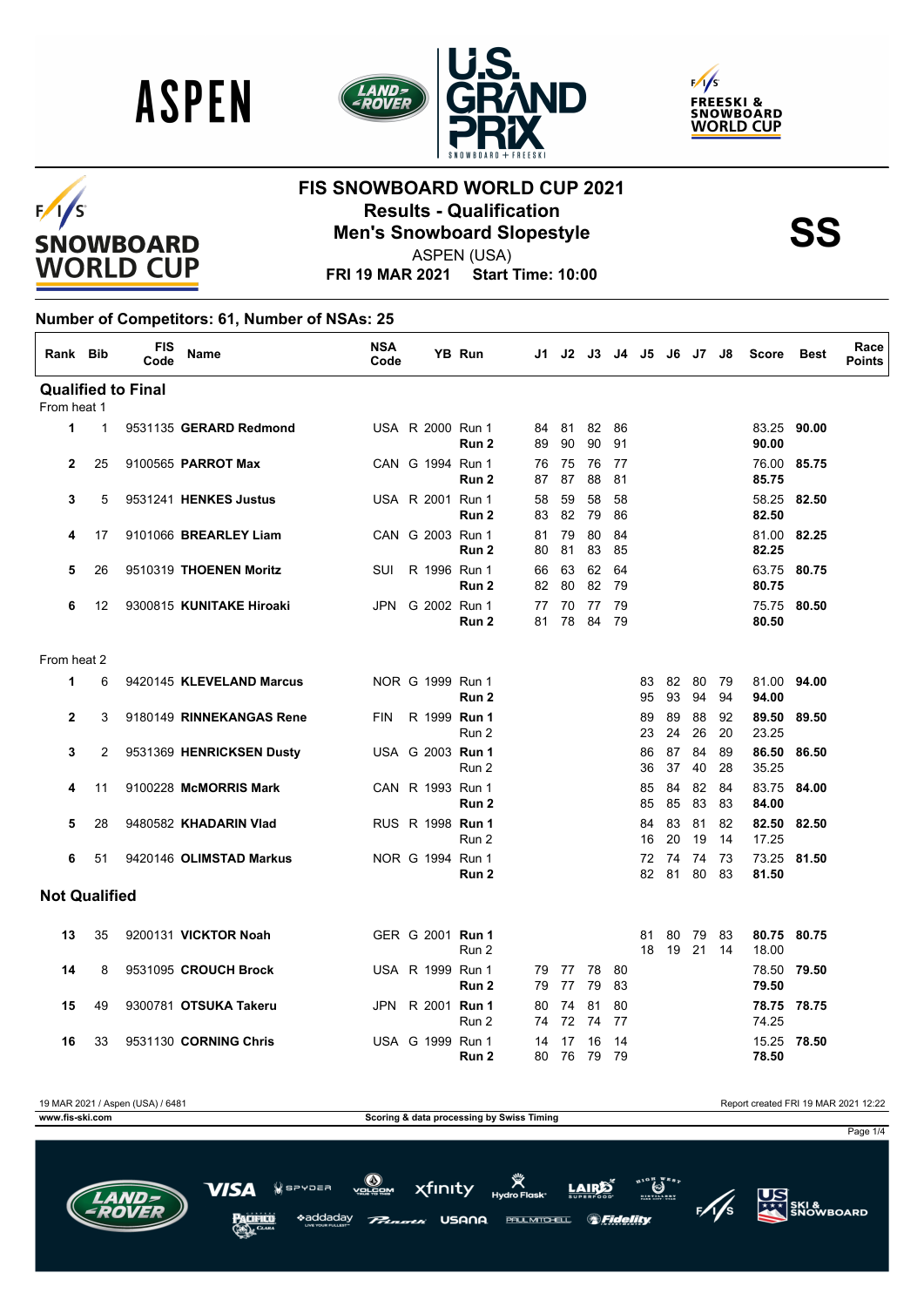





# $F/I/S$ SNOWBOARD<br>WORLD CUP

### **FIS SNOWBOARD WORLD CUP 2021 Results - Qualification<br>Men's Snowboard Slopestyle<br>ASPEN (USA)**



ASPEN (USA)

**FRI 19 MAR 2021 Start Time: 10:00**

| Rank Bib        |    | FIS<br>Code                      | Name                           | <b>NSA</b><br>Code |                         | YB Run                                    | J1.      |                |                | J2 J3 J4 J5 J6 |                |                | J7             | J8                      | Score                                | Best       | Race<br><b>Points</b> |
|-----------------|----|----------------------------------|--------------------------------|--------------------|-------------------------|-------------------------------------------|----------|----------------|----------------|----------------|----------------|----------------|----------------|-------------------------|--------------------------------------|------------|-----------------------|
| 17              | 40 |                                  | 9290268 LAUZI Emiliano         | ITA.               | G 1994 Run 1            | Run 2                                     |          |                |                |                | 80             | 67 67<br>79    | 68<br>76       | 65<br>76                | 66.75 77.75<br>77.75                 |            |                       |
| 18              | 7  |                                  | 9531213 FARRELL Lyon           |                    | USA R 1998 Run 1        | Run 2                                     |          |                |                |                | 79<br>20       | 78<br>25       | 76<br>24       | 75<br>14                | 77.00<br>20.75                       | 77.00      |                       |
| 19              | 47 |                                  | 9200129 GUETL Leon             |                    | GER R 2001 Run 1        | Run 2                                     |          |                |                |                | 74<br>9        | 75<br>12       | 78<br>9        | 78<br>10                | 76.25<br>10.00                       | 76.25      |                       |
| 19              | 46 |                                  | 9050251 MILLAUER Clemens       |                    | AUT R 1994 Run 1        | Run 2                                     | 26<br>78 | 26<br>73       | 22<br>75       | 24<br>79       |                |                |                |                         | 24.50<br>76.25                       | 76.25      |                       |
| 21              | 21 |                                  | 9510438 HUBER Nicolas          | SUI                | G 1995 Run 1            | Run 2                                     | 38       | 39<br>77 73    | 38<br>77       | 34<br>76       |                |                |                |                         | 37.25 75.75<br>75.75                 |            |                       |
| 22              | 18 |                                  | 9531486 BULLOCK-WOMBLE Fynn    |                    | USA R 2005 Run 1        | Run 2                                     |          |                |                |                | 73<br>13       | 74 75<br>20    | 23             | 69<br>20                | 72.75 72.75<br>19.00                 |            |                       |
| 23              | 4  |                                  | 9420072 SANDBECH Staale        |                    | NOR G 1993 Run 1        | Run 2                                     | 20       | 74 72 70<br>19 | 19             | -73<br>19      |                |                |                |                         | 72.25 72.25<br>19.25                 |            |                       |
| 24              | 27 |                                  | 9531350 CANTER Jake            |                    | USA G 2003 Run 1        | Run 2                                     |          |                |                |                | 8<br>65        | 9              | 14<br>77 72 74 | - 13                    | 11.00<br>72.00                       | 72.00      |                       |
| 25              | 43 |                                  | 9180118 REHNBERG Mikko         | <b>FIN</b>         | R 1997 Run 1            | Run 2                                     | 16<br>73 | - 13<br>70     | 14<br>70       | 15<br>74       |                |                |                |                         | 14.50 71.75<br>71.75                 |            |                       |
| 26              | 37 |                                  | 9100693 JOBIN Francis          |                    | CAN R 1998 Run 1        | Run 2                                     | 71<br>36 | 68<br>33       | 66<br>30       | 68<br>33       |                |                |                |                         | 68.25<br>33.00                       | 68.25      |                       |
| 27              | 23 |                                  | 9040200 COX Matthew            |                    | AUS R 1998 <b>Run 1</b> | Run 2                                     |          |                |                |                | 70<br>55       | 68<br>55       | 67<br>58       | 63<br>51                | 67.00 67.00<br>54.75                 |            |                       |
| 28              | 32 |                                  | 9531194 FITZSIMONS Sean        |                    | USA R 2000 Run 1        | Run 2                                     |          |                |                |                | 8<br>67        | 10             | 4<br>62 70     | $12 \overline{ }$<br>66 | 8.50<br>66.25                        | 66.25      |                       |
| 29              | 61 |                                  | 9490214 ARAGON Jose Antonio    |                    | ESP G 2000 Run 1        | Run 2                                     | 14<br>69 | 9<br>63        | 10<br>64       | 8<br>65        |                |                |                |                         | 10.25<br>65.25                       | 65.25      |                       |
| 30              | 44 |                                  | 9400067 WOLF Casper            |                    | NED G 2001 Run 1        | Run 2                                     |          |                |                |                | 69<br>17       | 65             | 66<br>17 27 14 | 60                      | 65.00<br>18.75                       | 65.00      |                       |
| 31              | 59 |                                  | 9190322 KONIJNENBERG Sebastien |                    | FRA G 1997 Run 1        | Run 2                                     | 61       | 13 11<br>58    | 9<br>59        | 9<br>59        |                |                |                |                         | 10.50<br>59.25                       | 59.25      |                       |
| 32              | 24 |                                  | 9530894 MACK Kyle              |                    | USA G 1997 Run 1        | Run 2                                     |          |                |                |                | 40<br>59       | 46<br>60       | 51<br>60       | 45<br>55                | 45.50<br>58.50                       | 58.50      |                       |
| 33              | 15 |                                  | 9531163 WINKELMANN Luke        |                    | USA R 2000 Run 1        | Run 2                                     |          |                |                |                | 49<br>51       | 50<br>54       | 52<br>56 56    | 54                      | 51.25<br>54.25                       | 54.25      |                       |
| 34              | 50 |                                  | 9500160 MATHISEN William       |                    | SWE G 2003 Run 1        | Run 2                                     | 47<br>55 | 48<br>54       | -46<br>54      | 45<br>53       |                |                |                |                         | 46.50<br>54.00                       | 54.00      |                       |
| 35              | 63 |                                  | 9040291 GUSELI Valentino       |                    | AUS R 2005 Run 1        | Run 2                                     |          |                |                |                | $\overline{7}$ | 8              | 50 54 53 51    | 7 11                    | 52.00                                | 8.25 52.00 |                       |
| 36              | 85 |                                  | 9531420 GOULET Hunter          |                    | USA G 2004 <b>Run 1</b> | Run 2                                     | 51<br>29 | 50             | 50<br>28 27 28 | 51             |                |                |                |                         | 50.50<br>28.00                       | 50.50      |                       |
| 37              | 58 |                                  | 9060016 de SLOOVER Jules       |                    | BEL G 2002 Run 1        | Run 2                                     |          |                |                |                | 21             | 45 48<br>20 25 | 54             | 52<br>17                | 49.75 49.75<br>20.75                 |            |                       |
| www.fis-ski.com |    | 19 MAR 2021 / Aspen (USA) / 6481 |                                |                    |                         | Scoring & data processing by Swiss Timing |          |                |                |                |                |                |                |                         | Report created FRI 19 MAR 2021 12:22 |            |                       |

USANA

PAUL MITCHELL.

xfinity

 $PDEB$ 

\*addadav

 $\bigotimes_{n=1}^{n}$ **AIRE** *SFidelity* 



Page 2/4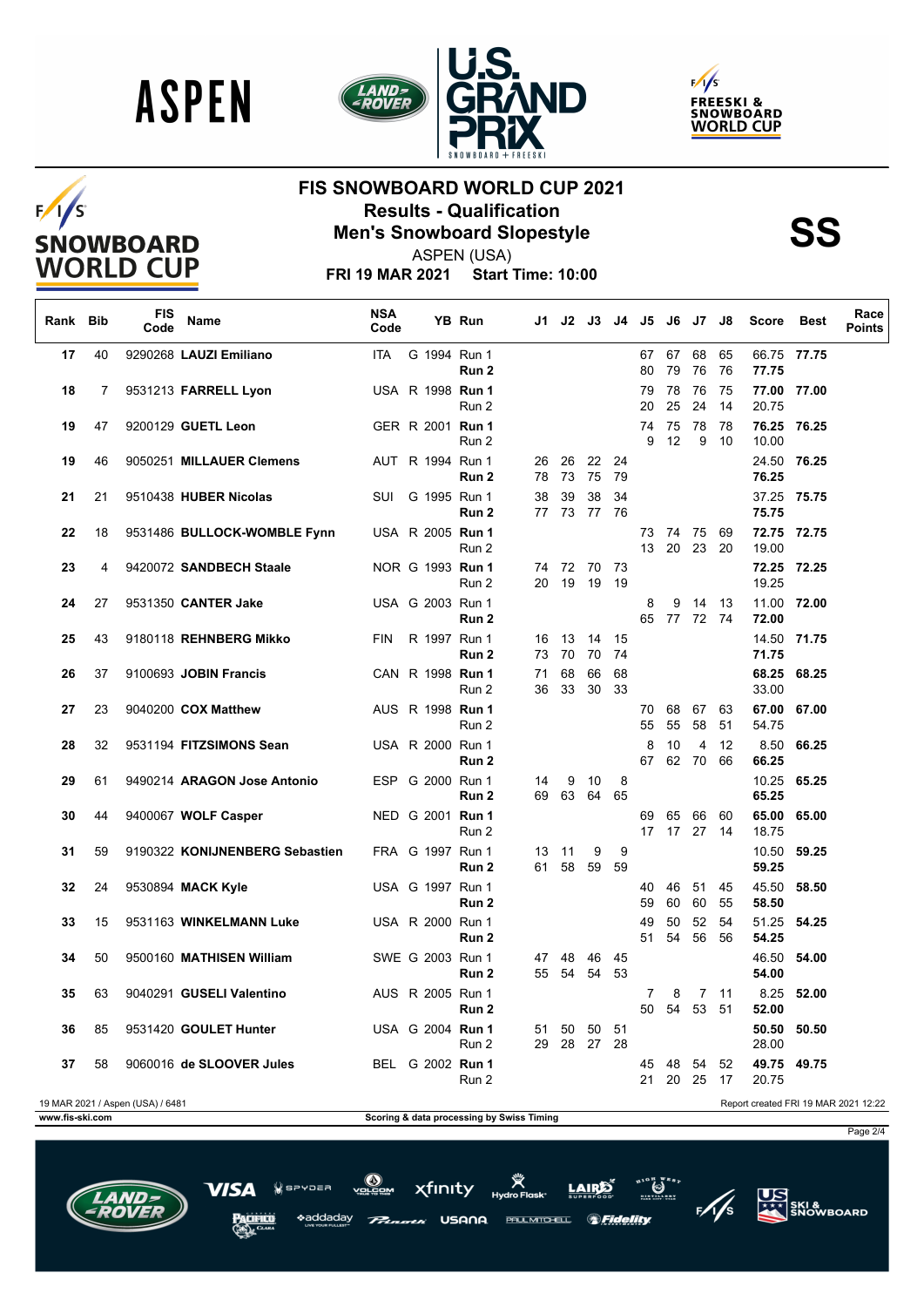





# $F/I/S$ SNOWBOARD<br>WORLD CUP

### **FIS SNOWBOARD WORLD CUP 2021 Results - Qualification<br>Men's Snowboard Slopestyle<br>ASPEN (USA)**

ASPEN (USA)

**FRI 19 MAR 2021 Start Time: 10:00**

| Rank Bib        |         | FIS<br>Code                      | Name                                                | <b>NSA</b><br>Code | YB Run                                        | J1.                                       | J2.            | J3 J4 J5 J6 J7       |                            |          |          |             | J8       | Score                        | <b>Best</b> | Race<br><b>Points</b>                |
|-----------------|---------|----------------------------------|-----------------------------------------------------|--------------------|-----------------------------------------------|-------------------------------------------|----------------|----------------------|----------------------------|----------|----------|-------------|----------|------------------------------|-------------|--------------------------------------|
| 38              | 57      |                                  | 9220101 COCKRELL Billy                              |                    | GBR R 1999 Run 1<br>Run 2                     |                                           |                |                      |                            | 47<br>28 | 49<br>30 | 50<br>30    | 48<br>25 | 48.50<br>28.25               | 48.50       |                                      |
| 39              | 29      |                                  | 9500081 MATTSSON Niklas                             |                    | SWE R 1992 Run 1<br>Run 2                     | 49                                        | 46<br>21 22 22 | 48                   | 48<br>-18                  |          |          |             |          | 47.75 47.75<br>20.75         |             |                                      |
| 39              | 20      |                                  | 9410044 COLLINS Tiarn                               |                    | NZL G 1999 Run 1<br>Run 2                     |                                           |                |                      |                            | 5<br>46  | 8<br>50  | 6<br>52 43  | 5        | 47.75                        | 6.00 47.75  |                                      |
| 41              | 67      |                                  | 9250023 KRISTJANSSON Marino                         | <b>ISL</b>         | 2000 Run 1<br>Run 2                           | 35                                        | 38<br>45 44    | 40<br>47             | 39<br>45                   |          |          |             |          | 38.00<br>45.25               | 45.25       |                                      |
| 42              | 64      |                                  | 9500128 <b>BOSCH Anthon</b>                         |                    | RSA R 1996 Run 1<br>Run 2                     |                                           |                |                      |                            | 9<br>42  | 10<br>47 | 12<br>48    | 6<br>42  | 9.25<br>44.75                | 44.75       |                                      |
| 43              | 65      |                                  | 9110019 YANEZ Alvaro                                | CHI                | G 2002 Run 1<br>Run 2                         | 43<br>9                                   | 42<br>11       | 44<br>9              | 42<br>9                    |          |          |             |          | 42.75 42.75<br>9.50          |             |                                      |
| 44              | 36      |                                  | 9510288 BOESIGER Jonas                              | SUI                | R 1995 Run 1<br>Run 2                         | 40<br>14                                  | 40<br>10       | 42<br>16             | 41<br>12                   |          |          |             |          | 40.75 40.75<br>13.00         |             |                                      |
| 45              | 38      |                                  | 9290265 ZULIAN Emil                                 | ITA.               | G 1997 Run 1<br>Run 2                         |                                           |                |                      |                            | 22<br>32 | 19<br>43 | 28<br>37 46 | - 15     | 21.00<br>39.50               | 39.50       |                                      |
| 46              | 16      |                                  | 9200135 VOCKENSPERGER Leon                          |                    | GER R 1999 Run 1<br>Run 2                     | 17<br>39                                  | 18<br>38       | 18<br>39             | 18<br>35                   |          |          |             |          | 17.75 37.75<br>37.75         |             |                                      |
| 47              | 13      |                                  | 9300738 HAMADA Kaito                                |                    | JPN G 1999 Run 1<br>Run <sub>2</sub>          | 8                                         | 7<br>37 37     | 11<br>37             | 8<br>36                    |          |          |             |          | 8.50<br>36.75                | 36.75       |                                      |
| 48              | 31      |                                  | 9531294 RETZLAFF Dave                               |                    | USA R 1999 Run 1<br>Run 2                     |                                           |                |                      |                            | 10<br>30 | 6<br>30  | 2<br>36     | 8<br>22  | 6.50<br>29.50                | 29.50       |                                      |
| 49              | 34      |                                  | 9101074 LEGAULT Jacob                               |                    | CAN R 2003 Run 1<br>Run 2                     |                                           |                |                      |                            | 25<br>20 | 30<br>20 | 34<br>22    | 26<br>14 | 28.75 28.75<br>19.00         |             |                                      |
| 50              | 10      |                                  | 9500105 THORGREN Sven                               |                    | SWE R 1994 Run 1<br>Run 2                     |                                           |                |                      |                            | 26<br>3  | 25<br>4  | 38<br>9     | 20<br>2  | 27.25<br>4.50                | 27.25       |                                      |
| 51              | 66<br>9 |                                  | 9310011 MILENKOVIC Matija                           |                    | SRB G 2001 Run 1<br>Run 2                     | 9<br>24                                   | 3<br>25        | $\overline{7}$<br>27 | 8<br>26                    |          |          |             |          | 6.75<br>25.50                | 25.50       |                                      |
| 52<br>53        | 22      |                                  | 9300723 TOBITA Ruki<br>9420140 TISCHENDORF Fridtjof |                    | JPN R 1999 Run 1<br>Run 2<br>NOR R 1997 Run 1 | 22<br>19<br>7                             | 21<br>16<br>5  | 24<br>15<br>5        | 22<br>12<br>$\overline{7}$ |          |          |             |          | 22.25 22.25<br>15.50<br>6.00 | 21.50       |                                      |
| 54              | 14      |                                  | 9100477 TOUTANT Sebastien                           |                    | Run 2<br>CAN G 1992 Run 1                     | 21                                        | 23             | 19                   | 23                         | 24       | 22       | 22          | 17       | 21.50<br>21.25               | 21.25       |                                      |
| 55              | 55      |                                  | 9560205 MEKINC Naj                                  |                    | Run 2<br>SLO G 2001 Run 1                     |                                           | 15 12          | - 15                 | 14                         | 20       | 16       | - 15        | 9        | 15.00<br>14.00               | 19.75       |                                      |
| 56              | 42      |                                  | 9290318 FRAMARIN Loris                              | ITA                | Run 2<br>R 1998 Run 1                         | 20<br>18                                  | 19<br>16       | 21<br>- 13           | 19<br>16                   |          |          |             |          | 19.75<br>15.75 15.75         |             |                                      |
| 57              | 45      |                                  | 9531414 JOHNSON Liam                                |                    | Run 2<br>USA R 2004 <b>Run 1</b>              |                                           |                | 17  16  13  15       |                            | 18       | - 15     | 18          | 10       | 15.25<br>15.25               | 15.25       |                                      |
|                 |         |                                  |                                                     |                    | Run 2                                         |                                           |                |                      |                            | 12       | 14       | 13          | 11       | 12.50                        |             |                                      |
| 58              | 48      |                                  | 9700047 JAROS Samuel                                |                    | SVK G 2001 Run 1<br>Run 2                     |                                           |                |                      |                            | 15<br>14 | 16<br>15 | 16<br>15    | 9<br>6   | 14.00<br>12.50               | 14.00       |                                      |
|                 |         | 19 MAR 2021 / Aspen (USA) / 6481 |                                                     |                    |                                               |                                           |                |                      |                            |          |          |             |          |                              |             | Report created FRI 19 MAR 2021 12:22 |
| www.fis-ski.com |         |                                  |                                                     |                    |                                               | Scoring & data processing by Swiss Timing |                |                      |                            |          |          |             |          |                              |             |                                      |

**USANA** 

xfinity

 $7DER$ 

\*addadav



**US**<br>XXX SKI &<br>SNOWBOARD

 $\bigotimes_{n=1}^{n}$ 

AIDÊ

**PAUL MITCHELL & Fidelity** 

Page 3/4